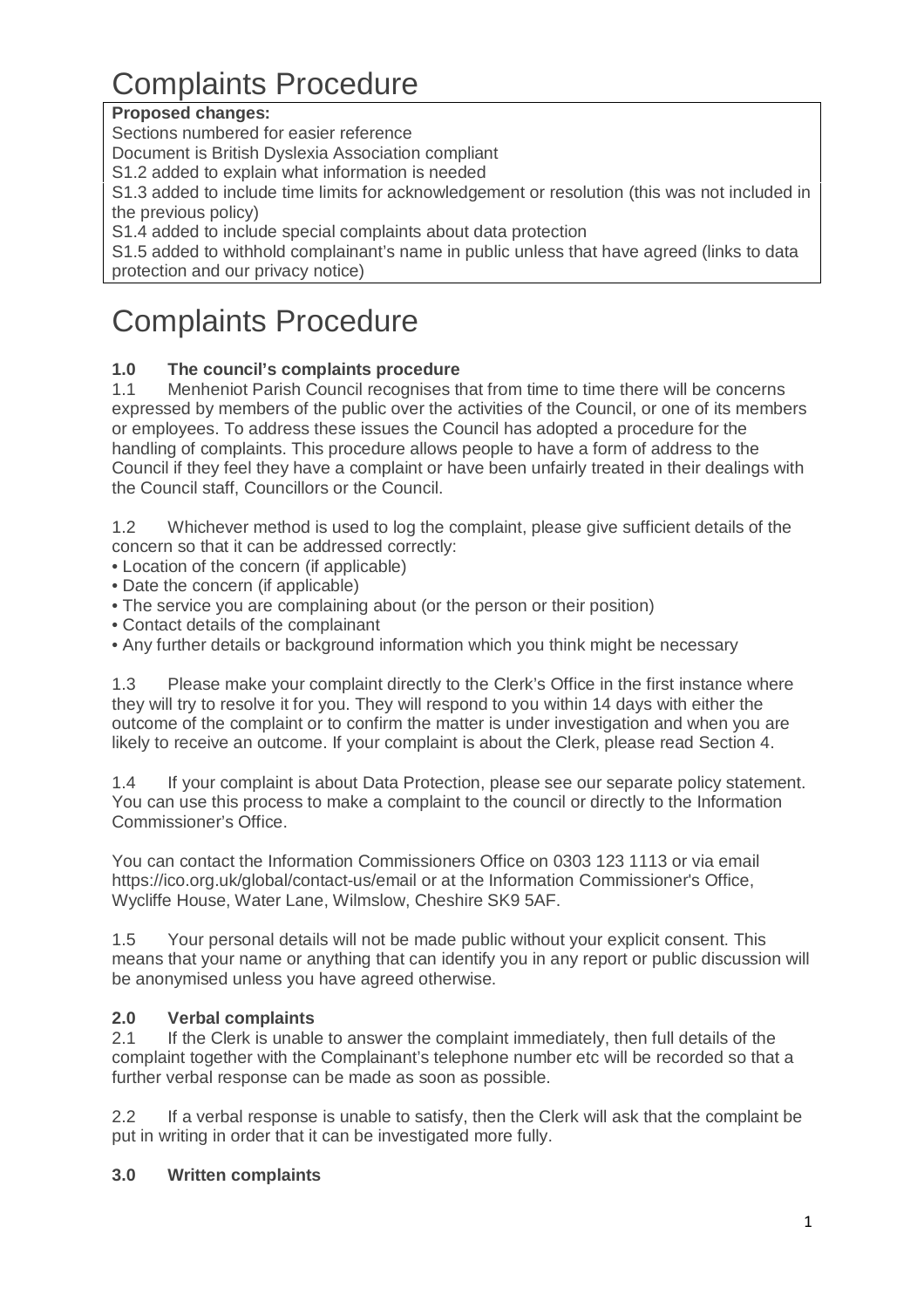3.1 If the complaint is about the behaviour of an employee of the Council, the Clerk must also notify the person and offer the opportunity for comment on the manner in which it is intended to try and settle the complaint.

3.2 If necessary, the Clerk will send a holding letter to the Complainant to allow further time to address the issues raised.

3.3 The Clerk or Chairman shall bring any written complaint which has not been settled to the next meeting of the Council and the Clerk shall notify the Complainant of the date of that meeting. The Complainant will be offered the opportunity to explain the nature of the complaint to the meeting.

3.4 The Clerk shall consult with the Chairman/Vice Chairman to consider whether the written complaint warrants discussion at a Council meeting in the absence of the press and public, with the decision on the complaint being announced at the Council meeting in public.

3.5 The Clerk will communicate in writing the decision that has been made by the Council and the nature of any action taken by the Council.

3.6 Code of Conduct (see below for the procedure for complainants). Where a councillor is subject to a complaint alleging breach of the Code, the details of the complaint and exchanges of information between all parties have to be treated as confidential. Divulging information during any investigation could compromise the parties or the fairness of the process. For this reason, information concerning any Code of Conduct complaint may not be shared with other councillors until any assessment has been completed or the person conducting the assessment has agreed that details may be made public.

#### **4.0 Complaints against an officer of the council**

4.1 Any complaint against an officer must be submitted in writing.

4.2 If the complaint is against the actions of the Clerk, it should be submitted in writing to the Chairman. You can get their contact details from the council's website.

4.3 If the complaint is made against the actions of an employee, it will be considered as an employment issue and the Clerk will present the complaint to the Council for consideration at a meeting held in the absence of the press and public.

4.4 If the complaint is made against the actions of the Clerk, it will be considered as an employment issue and the Chairman will present the complaint to the Council for consideration at a meeting held in the absence of the press and public.

4.5 The Complainant may be invited to attend part of the meeting to explain the nature of their complaint, in the absence of the press and public.

4.6 Persons mentioned in the complaint will have the opportunity to explain the nature of their actions to the meeting, in the absence of the press and public.

4.7 The result of any Council consideration of a complaint will be announced at a Council meeting in public.

#### **5.0 Complaints against a member of the council**

5.1 The Parish Councillors sign up to a Code of Conduct on taking office. The Council is unable to investigate complaints against any of its members. If you wish to submit a complaint for breach of this code you should do so by contacting the Monitoring Officer at Cornwall Council:

Monitoring Officer Cornwall Council